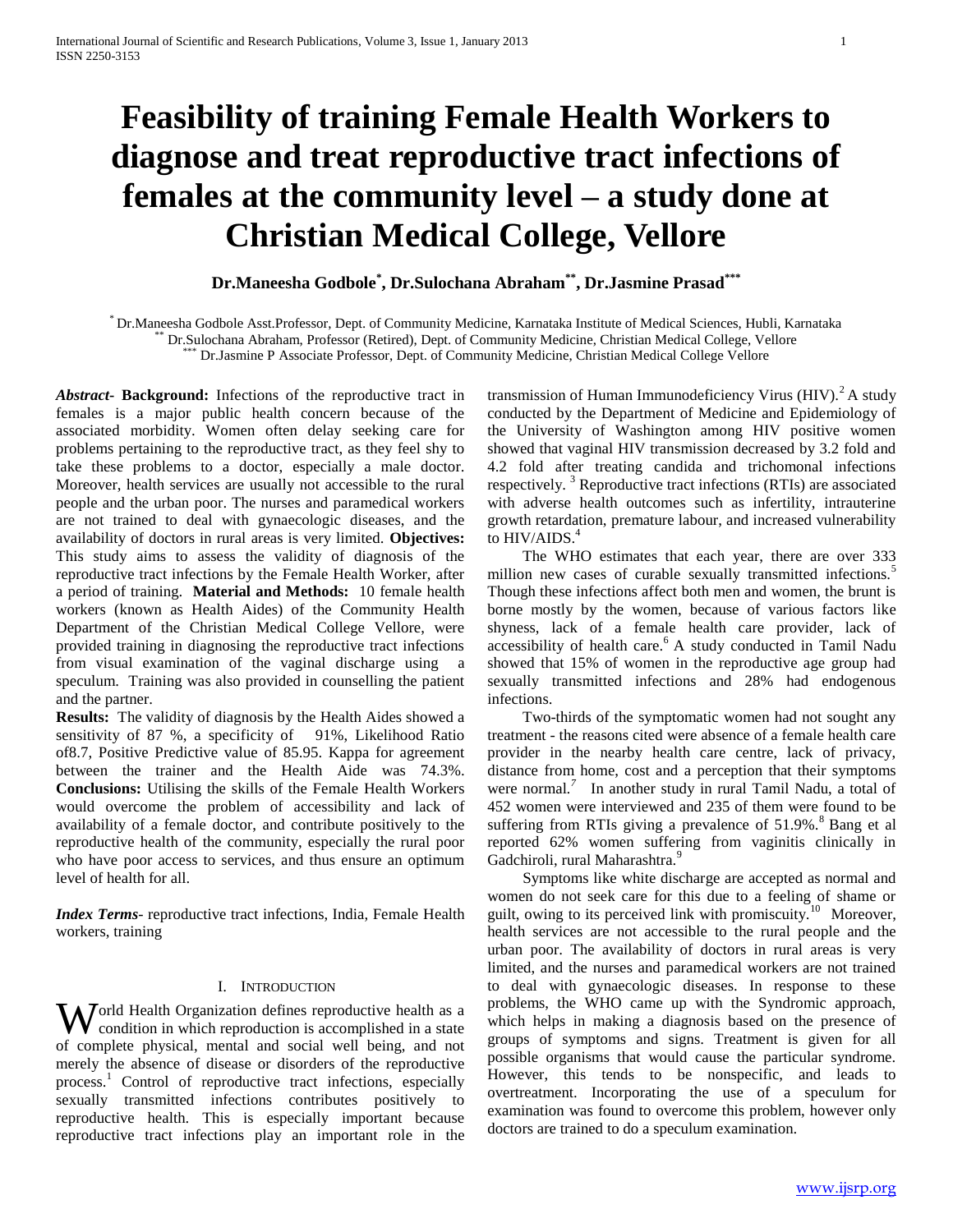Various studies have shown that training health workers to contribute to the general health care in diagnosis and management has been quite successful.<sup>11,12</sup> Moreover, in the presence of clear guidelines, prompt treatment of patients on the spot is more effective, as referral to higher centres may result in drop-out of a significant number of patients. <sup>13</sup>The female health worker, because of her proximity and good rapport with the women in the community, can be trained to provide these services. Training of nurses, health workers, dais, anganwadi workers regarding RTI identification and referral using syndromic approach and promotion of menstrual hygiene, genital hygiene and health care seeking behaviour have been shown to help in reducing the burden of RTI in the community.<sup>14</sup> Going one step further, if the health workers are trained to do a speculum examination to identify the probable infection from the nature of the discharge, and provide the appropriate treatment, it would overcome the problem of drop-out of referrals. If successful, this could later be replicated in the wider government system with the aid of the Village Health Nurse, who already possesses the skill for speculum examination, having been trained for Cu-T insertion.

#### II. MATERIALS AND METHODS

 The study was conducted in Kaniyambadi, a rural block of Vellore district, in the state of Tamil Nadu in South India, where the Community Health Department of the Christian Medical College, Vellore provides the primary health care services. The Female Health Worker (know as Health Aide), is an important link in the system providing the primary health care. The Health Aides are women with a basic education of up to the tenth standard, who undergo training for one and a half years, during which period they are taught the basics of female anatomy, physiology, reproduction and conduction of normal deliveries. They are expected to register and report pregnancies, births and deaths, provide health education, report any unusual occurrence of morbidity and assist in the investigation of epidemics. They are similar in training and hierarchy to the Village Health Nurse of the Government system.

The study consisted of two components

- 1. Training of the Health Aides in diagnosing reproductive tract infections in women - history taking, speculum examination, diagnosis and counselling.
- 2. Assessing the validity of diagnosis of the Health Aides.

 Since after a search it was found that a training manual was not available, a training module was prepared by the principal investigator and this was used to impart training to the health workers.

 Training was conducted over a period of 6 months, in the local language and was carried out in an informal manner, keeping in mind the educational level and age of the health workers. A judicious mix of different teaching methods and aids was used – lectures, demonstrations, anatomical models, role play and examination of patients. Pre-test and post-test evaluation was done to assess if the objectives of the training were met. After it was ascertained that the Health Aides were able to confidently perform a speculum examination, they were taken into the community to assess the reliability of the diagnosis.

#### Assessing reliability

 After all the Health Aides had gained adequate competence in examining women using a speculum and were able to identify the clinical findings satisfactorily, the reliability of their diagnosis was assessed. A sensitivity and specificity each of 90% was considered acceptable. The sample size was calculated for a sensitivity of 90%, and precision of 10%, using the formula  $4pq/d^2$ .

P, sensitivity = 9,  $q = 1-p$ , i.e. 0.1 and d=10% The sample size worked out to 36.

 An earlier study done in the same rural block had shown that 50% of women with a complaint of vaginal discharge would actually have a reproductive tract infection and that the prevalence of reproductive tract infections among women in the age group of 15-45 years was  $50\%$ .<sup>16</sup>

 Therefore, it was inferred that each Health Aide would have to interview 144 women to obtain 72 women with a history of vaginal discharge, expecting 38 out of these to have positive findings.

#### Selection of the sample

 Women were selected from one of the villages covered by the particular Health Aide. The village was selected at random, and a street from the village was randomly selected. The Health Aide asked every woman in the age group of 16-45 years living in that street for complaint of white discharge, until 76 women were found. If enough number of women with a positive history were not found, the next street was included and so on till the required number of women was reached.

 A form was required to be filled for each patient, it consisted of 2 sections:

Section  $A$  – was for recording the history and consisted of details of duration and nature of the discharge, presence of other symptoms of reproductive tract infections, presence of related complaints in the sexual partner. At the end the Health Aide was required to conclude if the discharge could be normal or pathological.

 Section B- this consisted of the findings of the examination of the external genitalia followed by speculum examination where they were required to note the condition of the vagina, details of the discharge, condition of the cervix, the vaginal pH checked by using a litmus paper and the diagnosis.

 The investigator accompanied the Health Aide to the house of each woman and observed the following:

- 1. History taking
- 2. Convincing the woman for a speculum examination in case of a positive history
- 3. Arranging for speculum examination
- 4. Speculum examination and the findings
- 5. Advice to the woman in case of a positive finding on speculum examination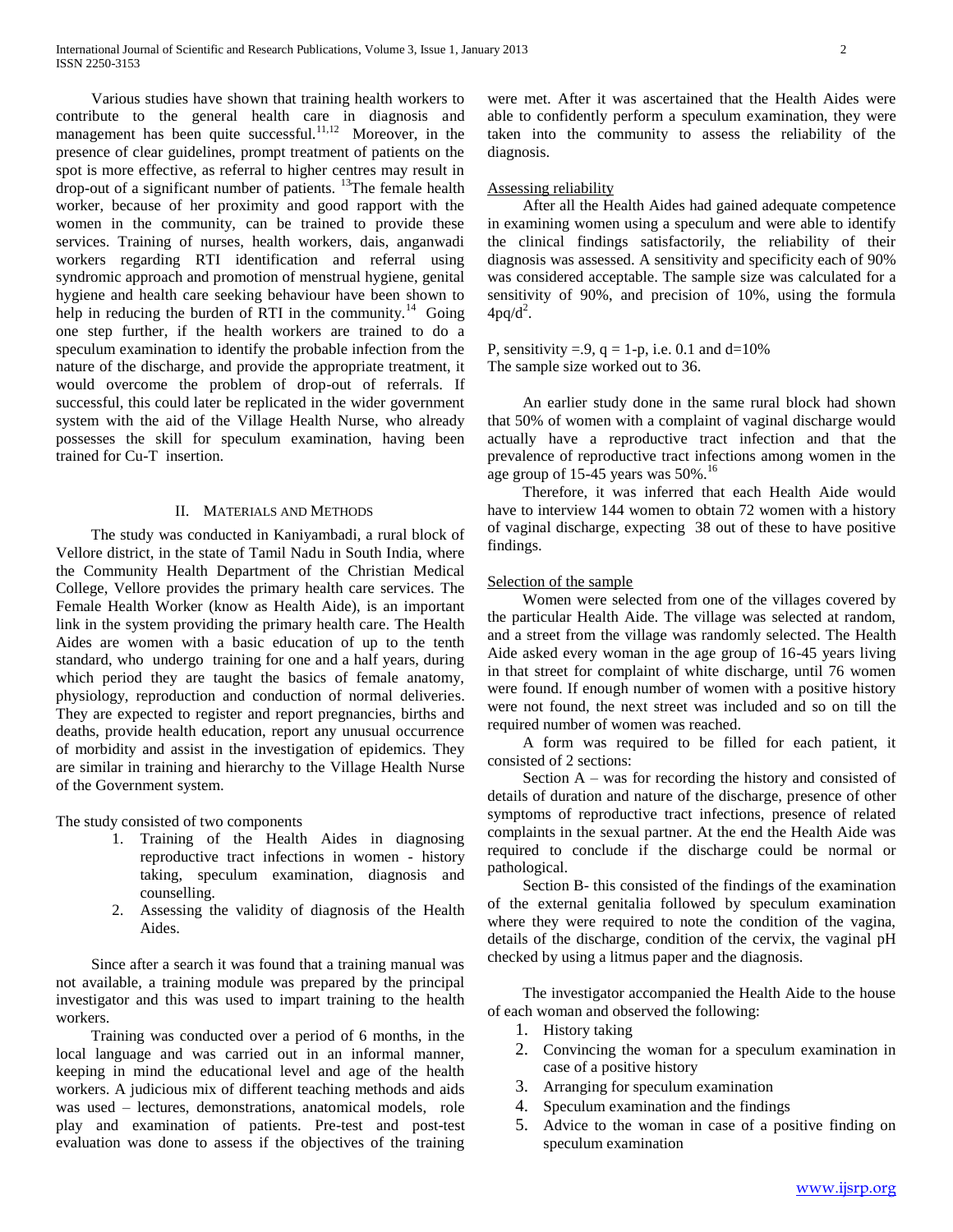International Journal of Scientific and Research Publications, Volume 3, Issue 1, January 2013 3 ISSN 2250-3153

 The investigator also examined the nature of the discharge at the same time as the Health Aide was doing the speculum examination and the findings were put down on separate forms, for analysis later. This gave an opportunity to the investigator to observe the knowledge, attitude and skills of the Health Aide. The data was analysed using Epi Info6.04b and SPSS 9.0 for

Windows.

# III. RESULTS

 Seventeen Health Aides underwent training. All seventeen were evaluated for knowledge, attitude and skills. However, the assessment of reliability of diagnosis was done for only the ten Health Aides who were going to be a part of the intervention project.

**Table 1 Age distribution of the Health Aides**

| Age       | Frequency | Percent |
|-----------|-----------|---------|
| 35-39     |           | 35.3    |
| $40 - 44$ |           | 17.6    |
| 45-49     |           | 35.3    |
| >49       |           | 11.8    |
| Total     |           | 100     |

**Table 2 Performance of the Health Aides in the pre-test**

| Test      | Mean   | Median | Range     |
|-----------|--------|--------|-----------|
|           | $'$ %. | $\%$   |           |
| Theory    | 62     | 62     | 48-78     |
| Practical | 34.2   | 34.3   | $21 - 56$ |
| Total     | 51.8   | 52     | $38-63$   |

# **Table 3 Performance of the Health Aides in the post-test**

| Test   | Mean          | Median        | Range |  |
|--------|---------------|---------------|-------|--|
|        | $\frac{1}{2}$ | $\frac{1}{2}$ |       |  |
| Theory | 73.9          |               | $60-$ |  |
|        |               |               | 89.2  |  |

| Practical | ١X | ςη |  |
|-----------|----|----|--|
| `otaì     |    |    |  |

 There was a significant difference in the pre-test and posttest mean scores.

#### **Table 4 The validity of the diagnosis made by the Health Aides**

#### **Diagnosis by the Trainer**

| Diagnosis by  | Infection | Infection |     |
|---------------|-----------|-----------|-----|
| Health Aide   |           |           |     |
| Infection $+$ | 110       | 18        | 128 |
| Infection -   | 16        | 181       | 197 |
| Total         | 126       | 199       | 325 |

Sensitivity – 87% (95% CI 86.78-87.22) Specificity – 91% (95% CI 90.96-91.03) Likelihood Ratio – 8.7 Positive Predictive value – 85.9%

## **Table 5 Distribution of sensitivity, specificity and likelihood ratio of the diagnosis by the health workers**

| Health         | Sensitivity         | Specificity | Likelihood |
|----------------|---------------------|-------------|------------|
| worker         | $\left( \% \right)$ | $(\%)$      | Ratio      |
|                | 85.7                | 93.3        | 12.8       |
| $\overline{2}$ | 77.7                | 95.8        | 18.5       |
| 3              | 93.3                | 90          | 9.3        |
| 4              | 83.3                | 100         | 8.3        |
| 5              | 100                 | 81.8        | 5.5        |
| 6              | 100                 | 90          | 10         |
| 7              | 86.6                | 72          | 3.1        |
| 8              | 100                 | 94.4        | 17.9       |
| 9              | 72.7                | 94.7        | 13.7       |
| 10             | 81.8                | 100         | 8.2        |

The lowest sensitivity was 72.2% and the highest 100%. The lowest specificity was 72% and the highest 100%

# **Table 6 Agreement between the diagnosis of the Health Aide and the Trainer**

| HA/Trainer  | Normal | Candidiasis | Trichomonas<br>Vaginalis | Bacterial<br>Vaginosis | Mixed<br>Infection | Total |
|-------------|--------|-------------|--------------------------|------------------------|--------------------|-------|
|             |        |             |                          |                        |                    |       |
| Normal      | 181    | 5           |                          |                        |                    | 197   |
| Candidiasis | 6      | 35          |                          |                        | 3                  | 46    |
| Trichomonas | 5      |             | 44                       |                        | 4                  | 55    |
| Vaginalis   |        |             |                          |                        |                    |       |
| Bacterial   | 6      |             |                          | 12                     | $\theta$           | 20    |
| Vaginosis   |        |             |                          |                        |                    |       |
| Mixed       |        | $\theta$    |                          | $\Omega$               | 5                  | ⇁     |
| Infection   |        |             |                          |                        |                    |       |
| Total       | 199    | 42          | 56                       | 15                     | 13                 | 325   |

The percentage agreement was 74.3%, CI 74.25-74.32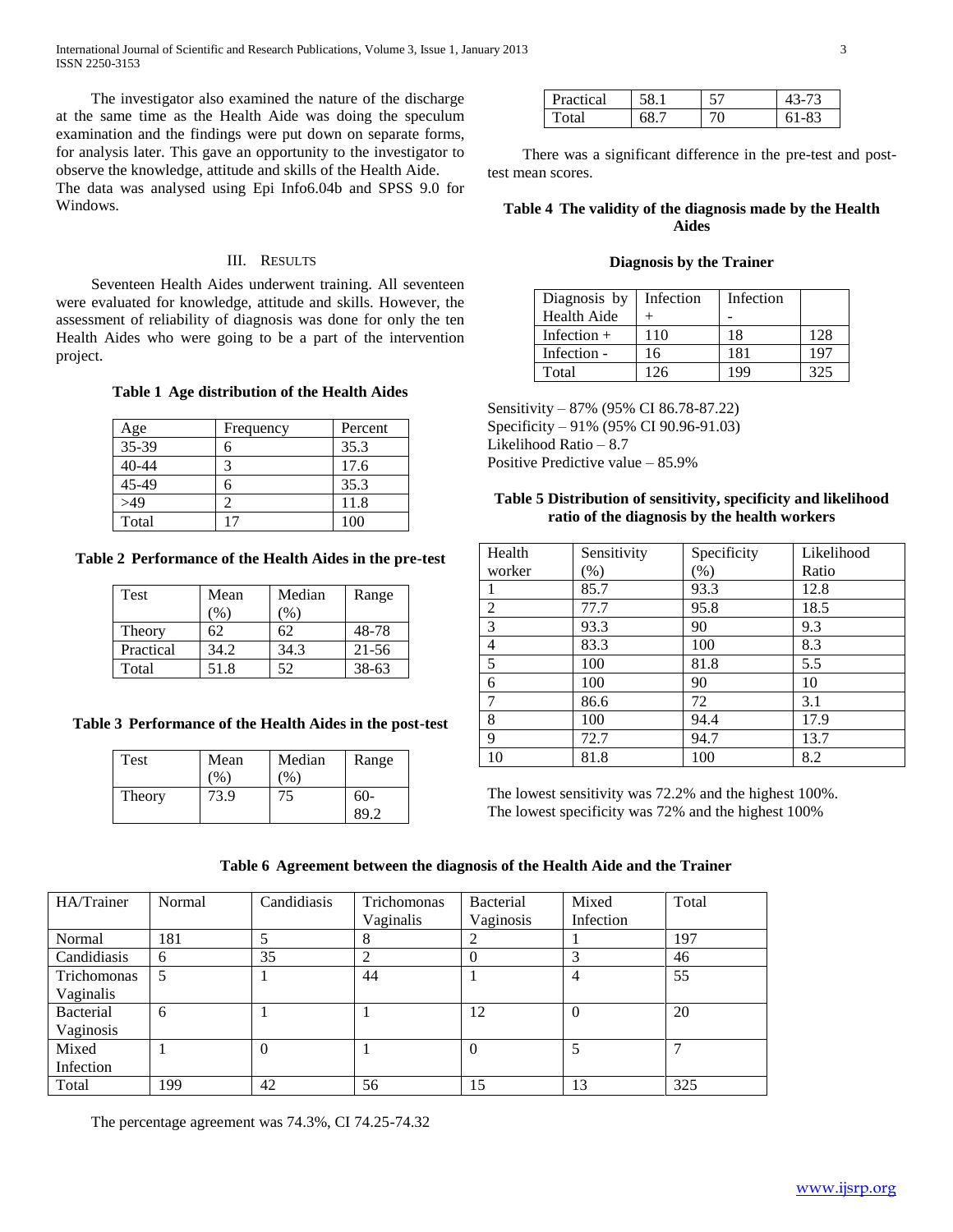Correlation between the pre-training and post-training performance showed a positive correlation. The 'r' value was 0.5384, significant at  $p=0.026$ .

 Correlation between the age of the Health Aide and the % post –training score was negative. The 'r' value was -0.599, significant at p=0.011, which means that the performance is poorer among Health Aides who are older.

 There was no correlation between post-training score and the Likelihood Ratio. The 'r' value was 0.268 which was not significant.

#### IV. DISCUSSION

 The training of Health Aides was conducted for a total of 48 hours spread over 20-24 weeks, so as to allow them to carry on with their routine work.

 The situation analysis, through needs assessment and task analysis done at the outset through discussion with the Health Aides helped to identify the areas requiring training. It also ensured participation of the trainees in the training program from an early stage.

 The written test was in the form of multiple choice questions, and the practical test was in the form of Objective Structured Practical Examination and consisted of3 stations – one on counselling, one on demonstration of use of condom, one on speculum examination. In the pre-test the speculum examination was on the model of the pelvis whereas in the post-test it was on a patient.

 There was a significant difference in the performance in the pre-test and post-test, in both the theory and practical. The overall sensitivity of diagnosis was 87% and the overall specificity of diagnosis was 91%, which are good.

 It is difficult to compare ten subjects across the board in terms of sensitivity and specificity. Some tend to have a higher sensitivity and others higher specificity. Likelihood Ratio helps to overcome this problem. By and large, a good diagnostic test with a sensitivity of 90% and a specificity of 90% should yield a Likelihood Ratio of 9, which means that a woman who is diagnosed to have a reproductive tract infection by the Health Aide, has 9 times greater odds of having the disease as compared to the pre-test odds. In this case the Likelihood Ratio is 8.7.

 The Kappa, calculated for agreement between the diagnosis of the doctor and the Health Aides is 74.3%, with a narrow Confidence Interval of 74.25-74.32, which is a good degree of agreement.

 The tests for correlation show that those Health Aides who had done well in the pre-training evaluation also did well in the post-training evaluation.

 The test for correlation between the age of the Health Aides and their post-training performance shows that the older Health Aides have not performed so well. It is probably difficult to learn new skills at an older age.

 There is no correlation between the post-training performance in the written and practical examination, and the Likelihood Ratio of their diagnosis from a speculum examination. Therefore, the diagnostic reliability of a Health Aide cannot be assessed with the help of written and practical examination alone.

 Evaluation of the technique of speculum examination was carried out with the help of a checklist in the field setting. The skills checked were – explanation to the patient about the examination, the ability to select the appropriate place for examination, the sterile precautions and the explanation to the patient after the examination. The overall performance was found to be satisfactory, with an average score of 75%.

 A study conducted in the same department, where the Balwadi teachers were trained to identify ear problems through an examination of the children's ears using a head mirror showed a sensitivity and specificity of more than 80%, as against 87% and 91% respectively in our study.<sup>15</sup>

 In a study undertaken in Tamil Nadu to examine if the Village Health Nurse (VHN) could be trained to identify a cervical abnormality by visual inspection, the agreement between the gynaecologist and the VHN was 95%. However, the present study did not show such a high degree of agreement. The number of cases of specific infections was not adequate. This was similar to the problem faced by the WHO and UNICEF during the training of health workers in the Integrated Management of Childhood Illnesses.<sup>16</sup>

#### V. CONCLUSION

 Search of the literature showed that training health workers to provide health care services has been quite successful in improving the quality of services. The Department has a similar experience, where the Traditional Birth Attendants have been trained to conduct deliveries under hygienic conditions and have made a great contribution to improvement in the maternal health status in the block. Anganwadi workers have been successfully trained to recognise and manage common ear problems.<sup>17</sup> Therefore it can be presumed that the Health Aides or the female multipurpose health workers can be used to provide diagnostic and curative services at the periphery.

 Preparation of the training module based on the needs assessment and performance in the pre-test made the lessons relevant and focused. Employment of various aids of teaching helped to sustain the enthusiasm of the Health Aides.

 From this study it is seen that utilising the skills of the Health Aides would definitely contribute positively to the reproductive health of the community, especially the rural poor who have poor access to services, and ensure an optimum level of health for all.

## VI. RECOMMENDATIONS

 Upgrading the skill set of the health workers will help to improve the availability and accessibility of health services to the rural poor and the remote areas. This will also make the health workers more empowered in improving the health of the community, and give them a better status in the community, thus improving their acceptance by the people.

#### **ACKNOWLEDGEMENTS**

 This project was done as a part of the larger project funded by the International Council for Research on Women. Without